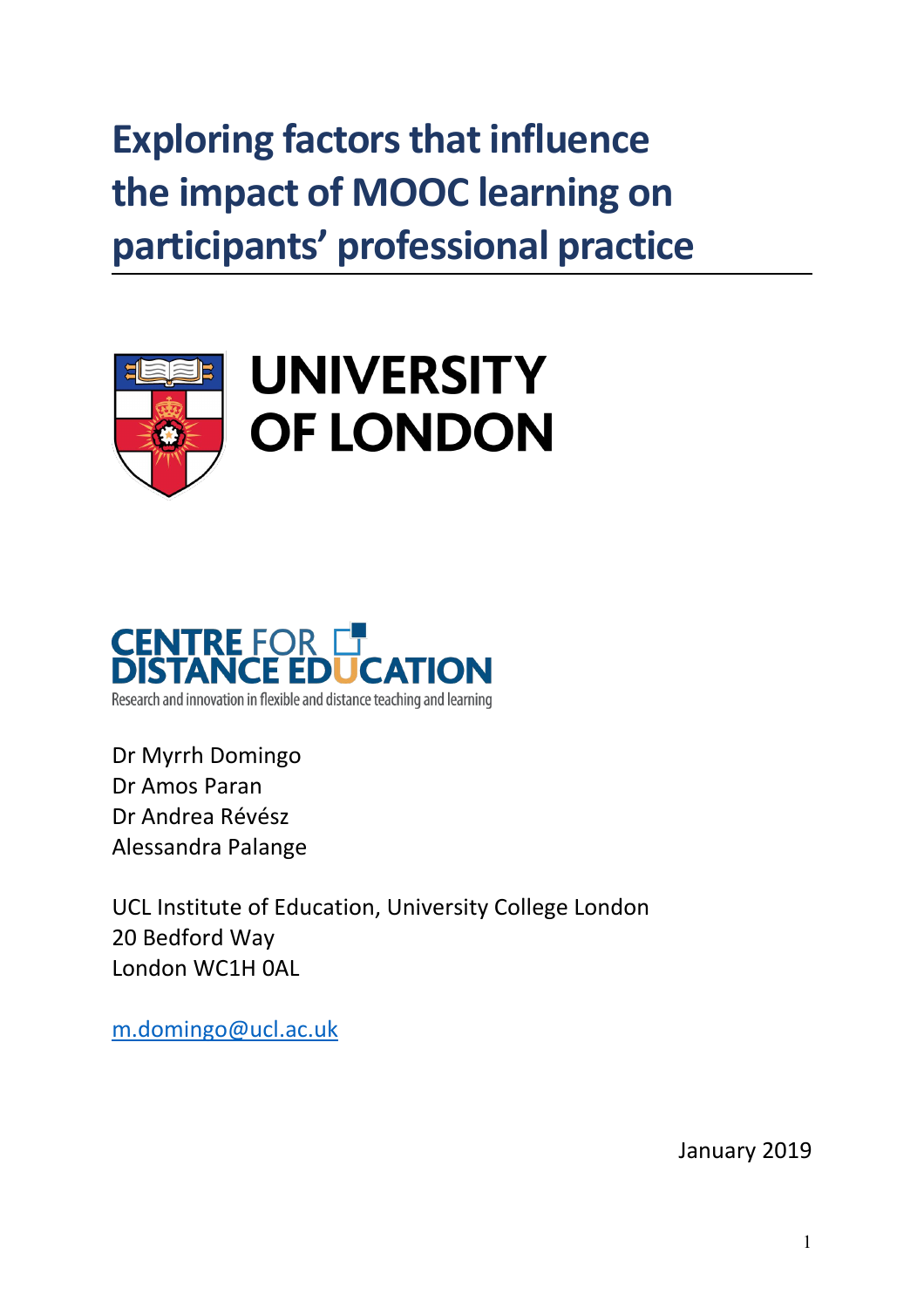# **Project Aim and Objectives:**

The aim of this project was to explore factors that might predict the impact which the Massive Open Online Course (MOOC) experience has on participants'professional practice. It explored data from the ULIP MOOC, *Teaching EFL/ESL Reading: A Task-based Approach,* developed and taught by the research team.

The project objectives were to:

- Explore how student experience and achievement interact to create a situation where students are able to apply their learning to their professional practices;
- Investigate how the relationship between participants' background and their perceptions about the usefulness of the activities relate to the extent to which they applied knowledge and implemented activities from the MOOC in their own practice;
- Investigate the extent to which Continued Professional Development in the form of a task based MOOC influenced the subsequent classroom practice of language teaching professionals; and
- Develop learning resources and research outputs for distance learning educators and researchers in HE, including global institution providers.

## **Introduction: Continued Professional Development (CPD) in the MOOC**

## **research landscape**

Across sectors, there is growing interest in developing MOOCs for professional learning (Milligan & Littlejohn,2014; 2017). Within the field of education, CPD is a dominant area of MOOC design and development; however, evaluating the impact of MOOC learning on professional practice remains a complex and contested issue. For example, MOOC participants have varying perceptions of what constitutes learner 'success' and 'completion', which often range in scope from the usefulness or relevance of course contents to finishing all or most of the structured activities (Loizzo, 2015). Some studies have shown that participants may benefit considerably from viewing and/or attending only select parts of a MOOC to satisfy their specific learning goals (Bonafini, 2017; Bonafini, et al., 2017; Kahan et al., 2017; Glass, 2016). In addition, while thousands of participants may enroll on a course, there are low completion rates overall and only a minority attend a MOOC from beginning to end (de Barba, Kennedy & Ainley,2016; Gil-Jaurena, Callejo-Gallego & Agudo, 2017). It follows that questions around student persistence and achievement prevail in the MOOC research landscape. Various strands of MOOC research have aimed to address this concern. Most notably, empirical enquiry has focused on design and pedagogical categorisations of MOOCs, resulting in the current differentiation between connectivist and socially-driven MOOCs, where the learning is mostly through discussion (cMOOC); more instructivist and institutionally-driven MOOCs, where input is paramount (xMOOC); and their combination in a 'hybrid MOOC' design, which combines the features of direct tutor-led instruction with peer discussion (Bayne & Ross, 2014; de Barba et al., 2016; Jones etal., 2016; Vivian, 2014). Despite issues surrounding retention, the increasing number of Higher Education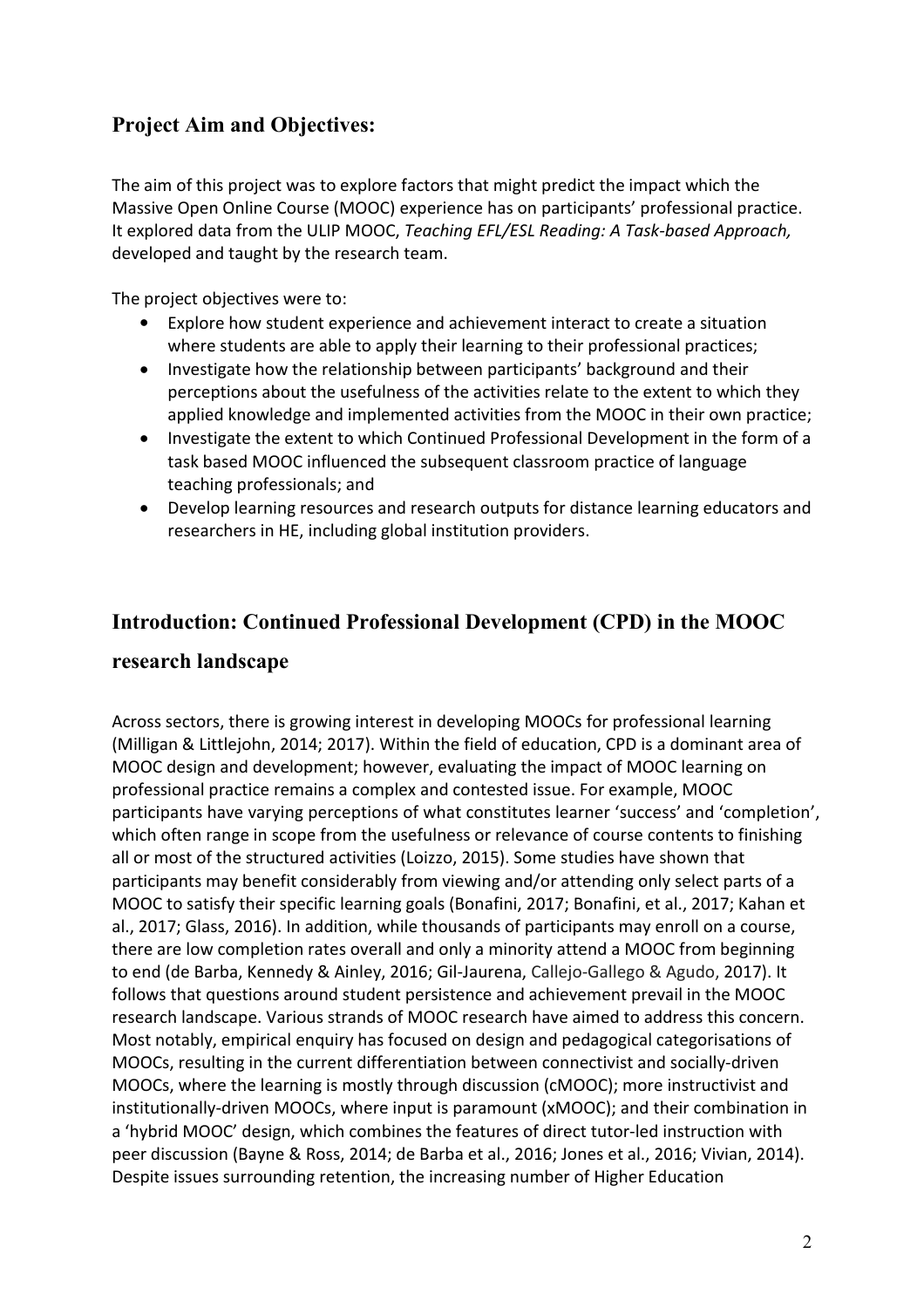institutions involved in developing MOOCs has generated debates about 'how' and 'to what extent' professional learning in MOOCs can be officially recognised, such as accreditation of prior learning or receiving course credits (Yuan & Powell, 2013; Sandeen, 2013; Annabi & Wilkins, 2016).

More recently, there has been growing interest to expand beyond MOOC classification studies to more nuanced examination of complex student participation and interaction patterns. One way has been to mine massive data sets available on MOOC platforms to inform future technical and pedagogical design (Pursel et al., 2016). Other studies have pointed to the need for more qualitative methods to better account for student perspectives and experiences on MOOCs (Veletsianos & Shepherdson, 2016; Petronzi & Hadi, 2016). For this study, we constructed a survey with questions which arose from the specific structure and activities of our MOOC. We then complemented the survey with ten interviews with participants on the course, as well as with some of the general analytics provided by *Coursera.*

## **MOOC Context: The underlying principles guiding our CPD course design**

Our MOOC provides an introduction to task-based language teaching (TBLT), and explores how this approach can be applied to the teaching of second language (L2) reading. While TBLT is an area of second language pedagogy that currently attracts worldwide interest, so far very few materials are available that guide L2 educators in applying TBLT theory and practice to L2 reading instruction. Although the areas of TBLT and L2 reading are well explored academically, they are not often linked together. The course bridges this gap by discussing how reading can be conceptualised as a communicative act and is taught utilizing task-based principles. Task-based teaching also provided the framework for the pedagogy we employed in our MOOC.

## **Research Methodology and Methods:**

We conducted a mixed-method study, including a survey disseminated to all learners on the MOOC (including quantitative and qualitative questions), ten semi-structured interviews with learners (five completers and five non-completers), and analytics obtained through the course platform. The survey focused on the following areas: participants' background variables, the perceived benefits of different MOOC activities, and the extent to which participants applied knowledge from the MOOC or implemented activities from the MOOC in their practice. The interviews were conducted to gain a deeper understanding of the relationships among these three areas. The survey and interview data were also triangulated with selected course analytics.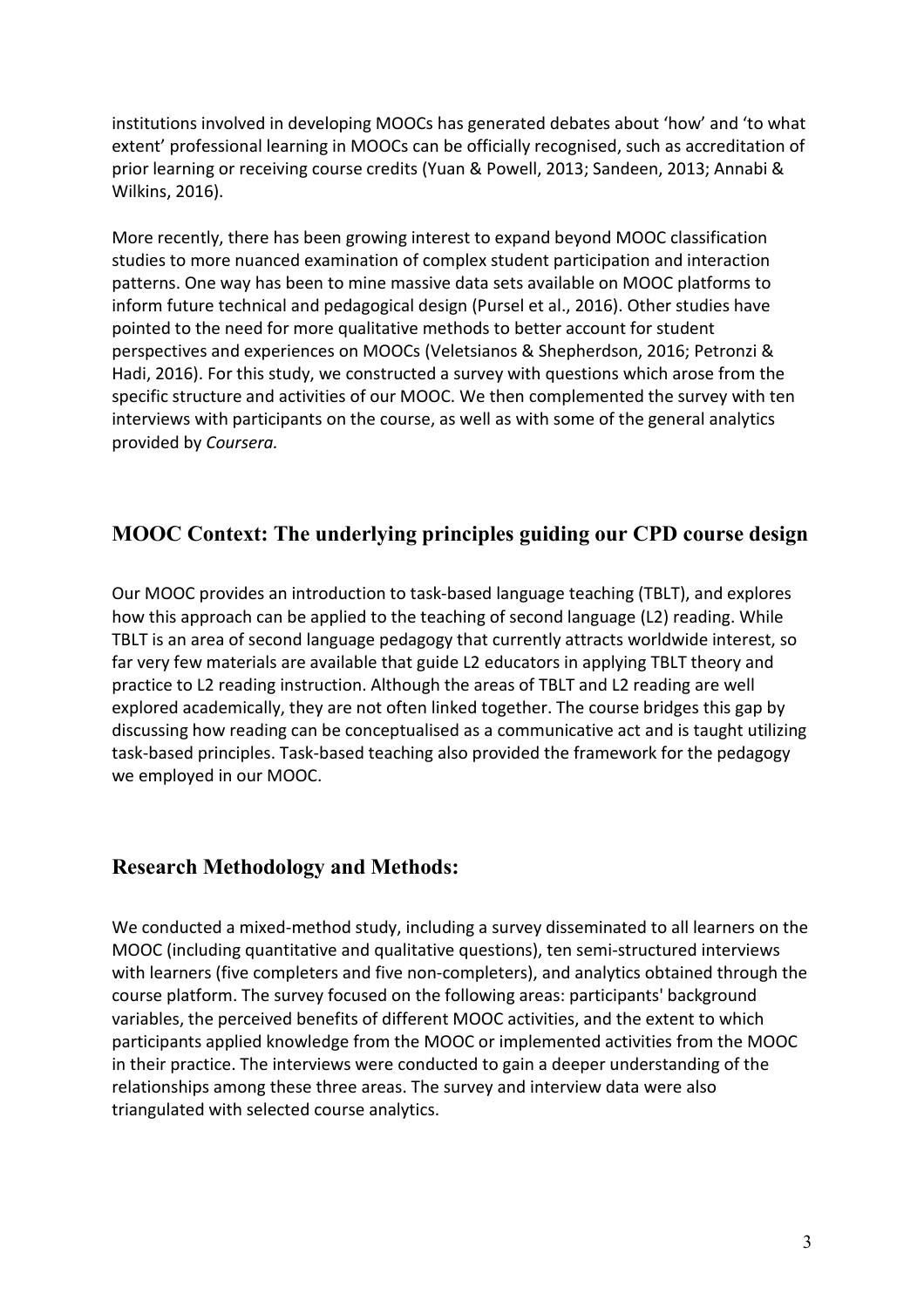## **Research Timeframe:**

March 2018 – January 2019

## **Research Scope: The innovative aspect of the project**

Few studies to date have looked at the long-term impact of MOOC learning on participant practice. Through our survey and the interviews, we asked participants to reflect on the actual impact the MOOC has had on their classroom teaching. We were also able to highlight which participant background variables were key predictors of application of learning to professional practice; which MOOC activities (e.g., tutor video lectures, discussion forums, readings) were perceived to influence participants' continued professional development; and also the ways in which participants on our MOOC applied their learning to their teaching practices.

## **Key Findings and Implications: The major achievement of the project**

As evidenced by findings, our study has direct implications for future research, design and development of MOOCs, particularly courses aimed at professional practice. We highlight the main findings below.

### *Participant background variables*

 There is indication that participants with more language teaching experience are more likely to benefit than other participants on the MOOC. In particular, they are more likely to find the readings useful and more likely to use insights gained from other MOOC activities and assignments.

#### *Reasons for taking the MOOC*

- We found that participants had very clearly articulated reasons for taking the MOOC, informed by specific professional purposes.
- The specificity of our topic and the focus on Task-based Language Teaching (TBLT) are two primary reasons participants identified for taking our MOOC.

#### *The perceived benefits of MOOC activities to professional practice*

- Video-lectures and readings made a significant difference to participant learning on the course and application of their MOOC learning into their own professional practice.
- Peer-graded assignments and the opportunity to provide peer-feedback made a significant difference to participant learning on the course and application of their MOOC learning into their own professional practice.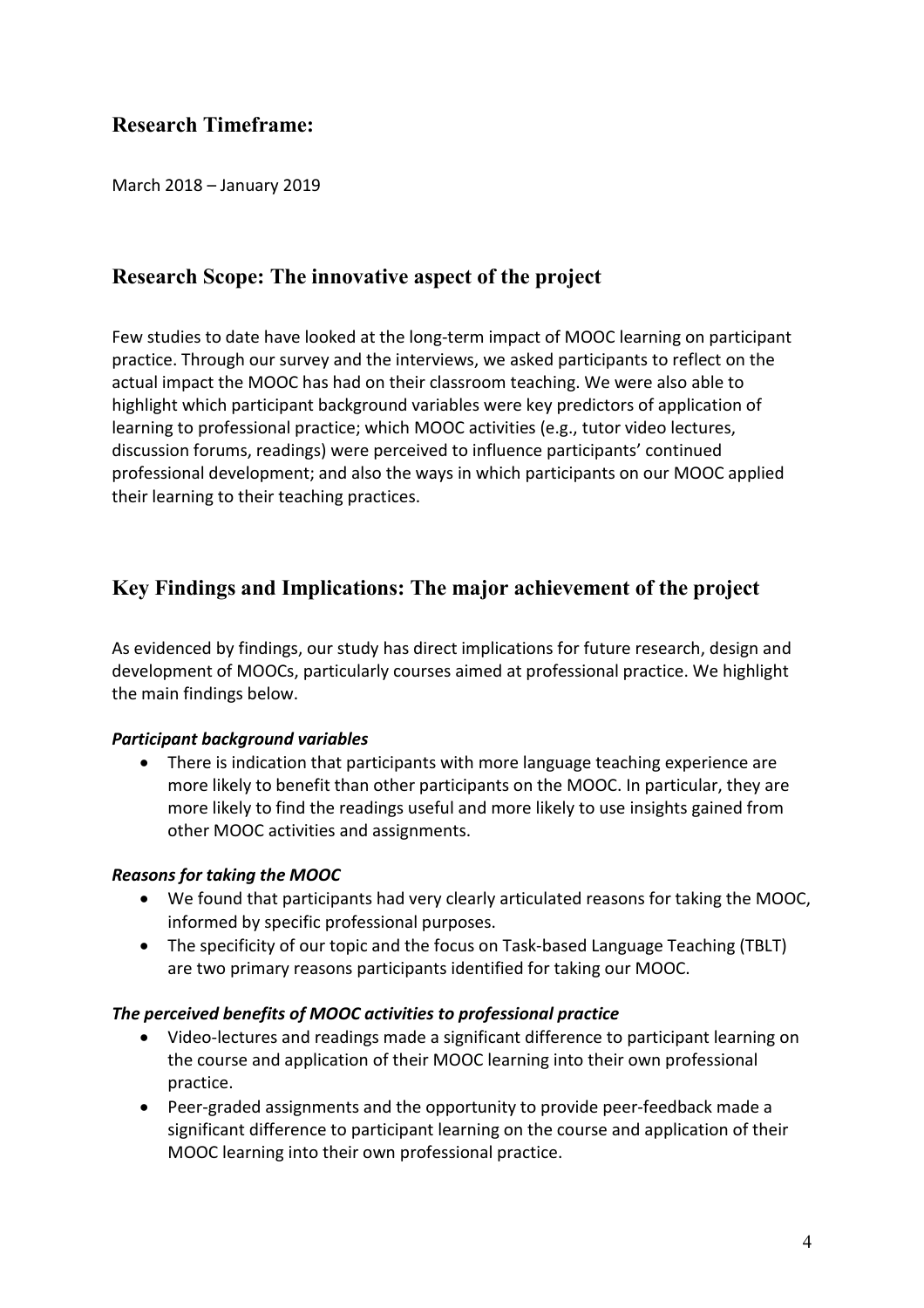### *Conceptualising MOOC activities within a Task-based Teaching approach*

- The two main findings above led us to conceptualise the five MOOC activity types we had designed (videos, readings, discussion forums, giving/receiving feedback, other assignments) as falling into two main categories: input-based activities (videos, readings) and output-based activities (discussion forums; preparing peer-graded assignments; giving feedback on assignments). Continuing this line of thinking, some of the output-based activities (i.e., peer-graded assessments) in our MOOC can be viewed as task-based activities in a task-based approach to teaching and learning. This then suggests that the input-based activities (i.e., videos and readings) function as pre-task activities in a task-based approach to teaching and learning. Overall, then, participants benefited from a task-based approach to teaching and learning in the MOOC itself.
- This leads us to suggest that, besides categorising MOOCS as xMOOC, cMOOC or hybrid MOOCs, the task-based approach is helpful for conceptualising a pedagogical construct for online CPD.
- Participant comments on the way they were able to apply the activities they wrote for assessment on the MOOC to their actual classrooms mirrored the focus in TBLT approaches on a 'real life' outcome. These comments thus provides evidence of our success in implementing a task-based approach in the design of the MOOC.

It is a major achievement of our research to be able to identify the ways in which task-based principles can be used to define, guide and design online CPD activities. Although some MOOCs (see for example *Task-based Language Teaching with Digital Tools; First Steps in Learning and Teaching; DS 106 Digital Storytelling; Games MOOC; OT12: An Open Translation MOOC*) and related literature (Anders, 2015; Beaven et al., 2014; Hopkins, 2015; Murray 2013; Pili & Admiraal, 2016) refer to the use of tasks or a task-based approach, they do not provide the same level of specificity we offer or can provide evidence of direct impact on professional practice. In particular, our task-based pedagogical construct is drawn from the intersection of TBLT theory and second language reading. We consider our combined framework especially generative for future design and development of online CPD aimed at attracting global audiences. In light of this, our research demonstrates a distinctive approach to shaping pedagogical tasks in ways that can impact on the practice of professionals with different backgrounds, experiences and future aspirations.

## **Future Dissemination Activities:**

A journal article is under preparation and will be made available in the coming months. Below are upcoming conference presentations.

- Domingo, M., Révész, R., Paran, A., & Palange, A. (15 March 2019). *Exploring the impact of learning on participants' professional practice in a task-based online CPD course*
- Presentation at the RIDE Conference, *Addressing the challenges of digital education: Professional development and student experience.* London, UK.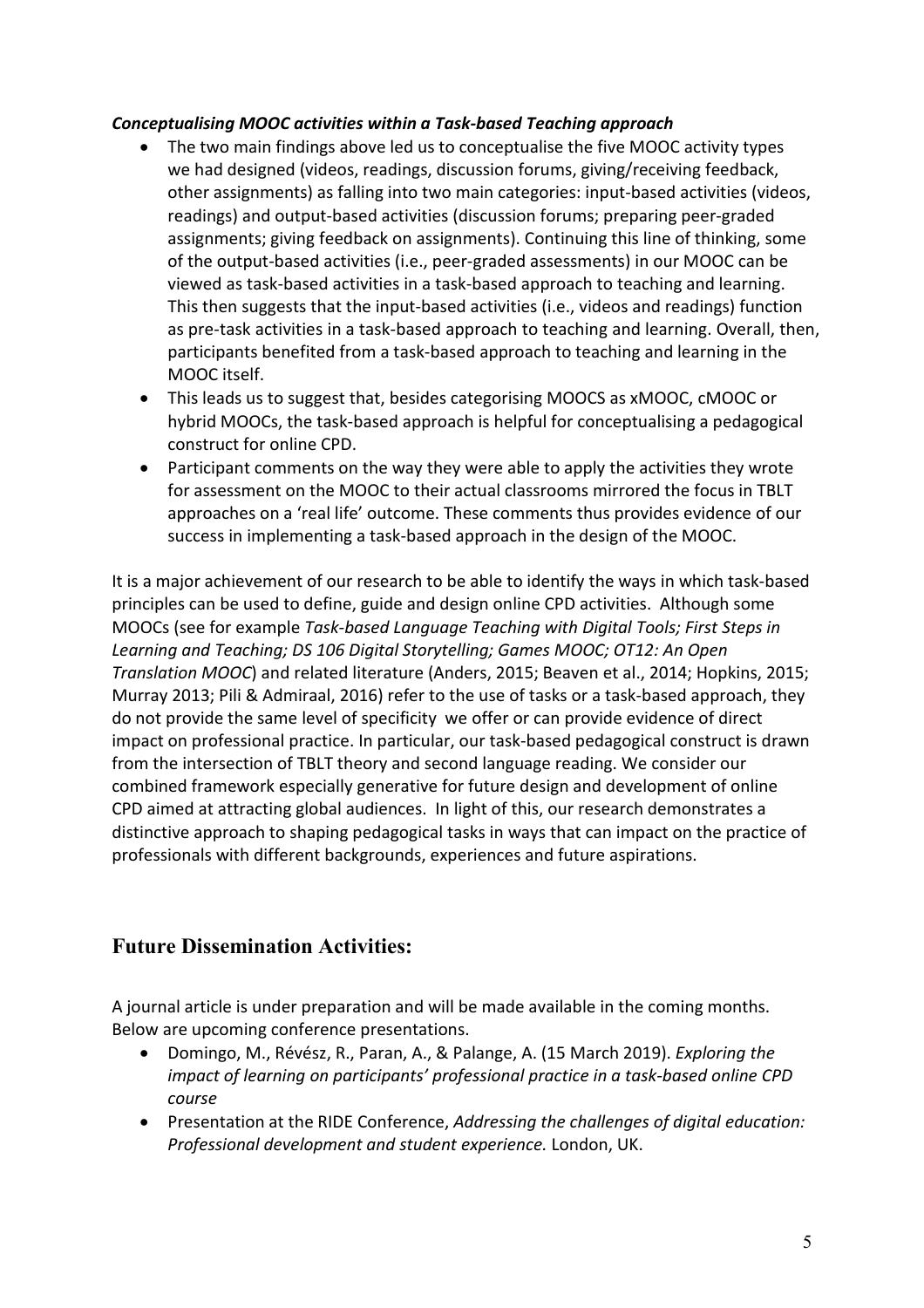- Domingo, M., Révész, R., & Paran, A. (12 March 2019). Exploring factors that influence the impact of MOOC learning on participants'professional practice. Paper to be presented at the *American Association for Applied Linguistics* Annual Conference. Atlanta, USA.
- Paran, A. (4 April 2019). CPD through MOOCs: What teachers implement in their classrooms. Paper to be presented at the *International Association for Teachers of English as a Foreign Language* Annual Conference. Liverpool, UK.

## **UCL Institute of Education Research Team:**

Dr Myrrh [Domingo,](http://iris.ucl.ac.uk/iris/browse/profile?upi=MDOMI40) Associate Professor in Contemporary Literacies Dr Amos [Paran,](http://iris.ucl.ac.uk/iris/browse/profile?upi=APARA68) Reader in Second Langauge Education Dr [Andrea](http://iris.ucl.ac.uk/iris/browse/profile?upi=AREVE24) Révész, Associate Professor in Applied Linguistics Alessandra Palange, Research Assistant and PhD Candidate

## **Research Funding:**

The research study has been funded through a Teaching and Research Awards grant from the University of London Centre for Distance Education (CDE). Promoting collaboration and knowledge-sharing in distance education, the Centre for Distance Education is a University of London International Programmes initiative to support the development of expertise in this field at University of London College level. The CDE supports a community of practice and provides a focus for the development of high quality teaching and research in distance education throughout the federal University. [www.cde.london.ac.uk](http://www.cde.london.ac.uk).

## **References:**

- Anders, A. (2015). Theories and Applications of Massive Online Open Courses (MOOCs): The Case for Hybrid Design. *International Review of Research in Open and Distance Learning*, *16*(6), 39-61.
- Annabi, C. A., & Wilkins, S. (2016). The use of MOOCs in transnational higher education for accreditation of prior learning, programme delivery, and professional development. *International Journal of Educational Management*, *30*(6), 959-975.
- Bayne, S. & Ross, J. (2014). *The pedagogy of the Massive Open Online Course: the UK View*. Retrieved from [https://www.heacademy.ac.uk/system/files/hea\\_](https://www.heacademy.ac.uk/system/files/hea_) [edinburgh\\_mooc\\_web\\_240314\\_1.pdf.](https://www.heacademy.ac.uk/system/files/hea_edinburgh_mooc_web_240314_1.pdf)
- Beaven, T., Hauck, M., Comas-Quinn, A., Lewis, T., & Arcos, B. (2014). MOOCs: Striking the Right Balance between Facilitation and Self-Determination. *Journal of Online Learning and Teaching*, *10*(1), 31-43.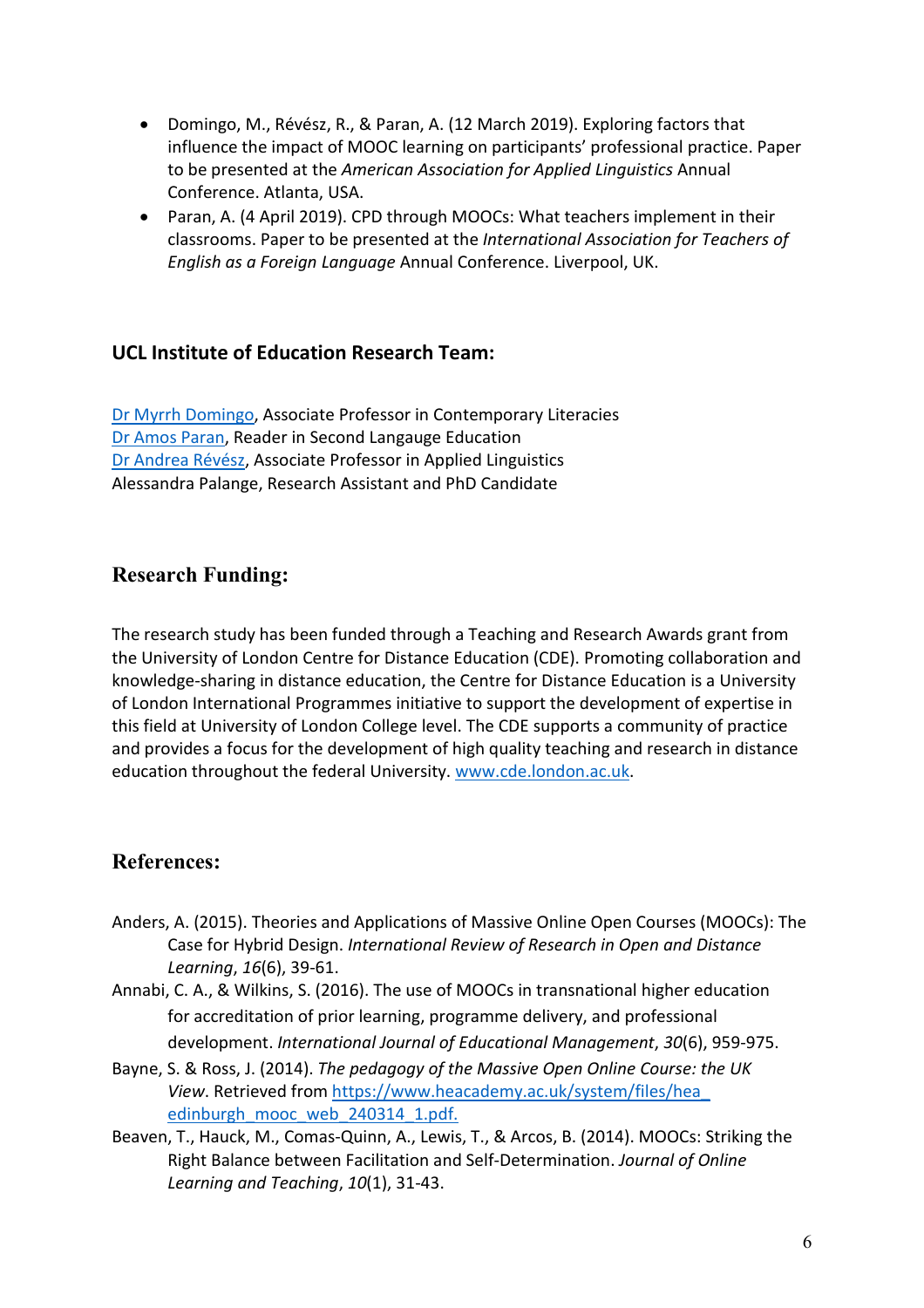Bonafini, F. C. (2017). The Effects of Participants' Engagement with Videos and Forums in a MOOC for Teachers' Professional Development. *Open Praxis*, *9*(4),433-447.

- Bonafini, F., Chae, C., Park, E., & Jablokow, K. (2017). How Much Does Student Engagement with Videos and Forums in a MOOC Affect Their Achievement? *Online Learning Journal*, 21(4), 223-240.
- Canvas Network (n.d.) Task-based Language Teaching with Digital Tools. Retrieved from <https://learn.canvas.net/courses/252>.
- de Barba, P. G., Kennedy, G. E., & Ainley, M. D. (2016). The role of students' motivation and participation in predicting performance in a MOOC. *Journal of Computer Assisted Learning*, *32*(3), 218-231.
- DS106 (n.d.). Retrieved from <http://ds106.us>.

Games MOOC (n.d.) Retrieved from [https://gamesmooc.shivtr.com.](https://gamesmooc.shivtr.com)

- Glass, 2016 C. R., Shiokawa-Baklan, M. S., & Saltarelli, A. J. (2016). Who takes MOOCs? *New directions for Institutional Research*, 2015(167), 41-55. Retrieved From [https://doi.org/10.1002/ir.20153.](https://doi.org/10.1002/ir.20153)
- Gil-Jaurena, I., Callejo-Gallego, J., & Agudo, Y. (2017). Evaluation of the UNED MOOCs implementation: demographics, learners' opinions and completion rates. *International Review of Research in Open and Distributed Learning*, *18*(7), 141-168.
- Hopkins J. (2015) Free Online Training Spaces for Language Teachers. In: Hampel R., Stickler U. (eds) *Developing Online Language Teaching.New Language Learning and Teaching Environments*. Palgrave Macmillan, London.
- Kahan, T., Soffer, T., & Nachmias, R. (2017). Types of Participant Behavior in a Massive Open Online Course. *The International Review of Research in Open and Distributed Learning*, *18*(6), 1-18.
- Loizzo, J. L. (2015). *Adult learners' perceptions of MOOC motivation, success, and completion: a virtual ethnographic study.* (Doctoral dissertation). Retrieved from Purdue University, Purdue E-Pubs <https://docs.lib.purdue.edu/dissertations/> [AAI3719417/.](https://docs.lib.purdue.edu/dissertations/AAI3719417/)
- Milligan, C., & Littlejohn, A. (2014). Supporting professional learning in a massive open online course. *The International Review of Research in Open and Distributed Learning*, *15*(5), 197-213.
- Milligan, C., & Littlejohn, A. (2017). Why study on a MOOC? The motives of students and professionals. *The International Review of Research in Open and Distributed Learning*, *18*(2), 92-102.
- Murray, A. (2013). Running a MOOC? Massive Open Online Courses. *Distance Learning*, *10*(2), 11-18.
- Open University (2012) OT12: An Open Translation MOOC. Retrieved from [http://www.open.edu/openlearncreate/course/view.php?id=1483.](http://www.open.edu/openlearncreate/course/view.php?id=1483)
- Oxford Brookes University (2014) First Steps into Learning and Teaching. Retrieved from [http://vle.openbrookes.net/course/view.php?id=11.](http://vle.openbrookes.net/course/view.php?id=11)
- Pilli, O., & Admiraal, W. (2016). A Taxonomy of Massive Open Online Courses. *Contemporary Educational Technology*, *7*(3), 223-240. Retrieved from [https://openaccess.leidenuniv.nl/bitstream/handle/1887/47088/Pilli\\_Admiraal2016.](https://openaccess.leidenuniv.nl/bitstream/handle/1887/47088/Pilli_Admiraal2016.pdf?sequence=1) pdf?sequence=1